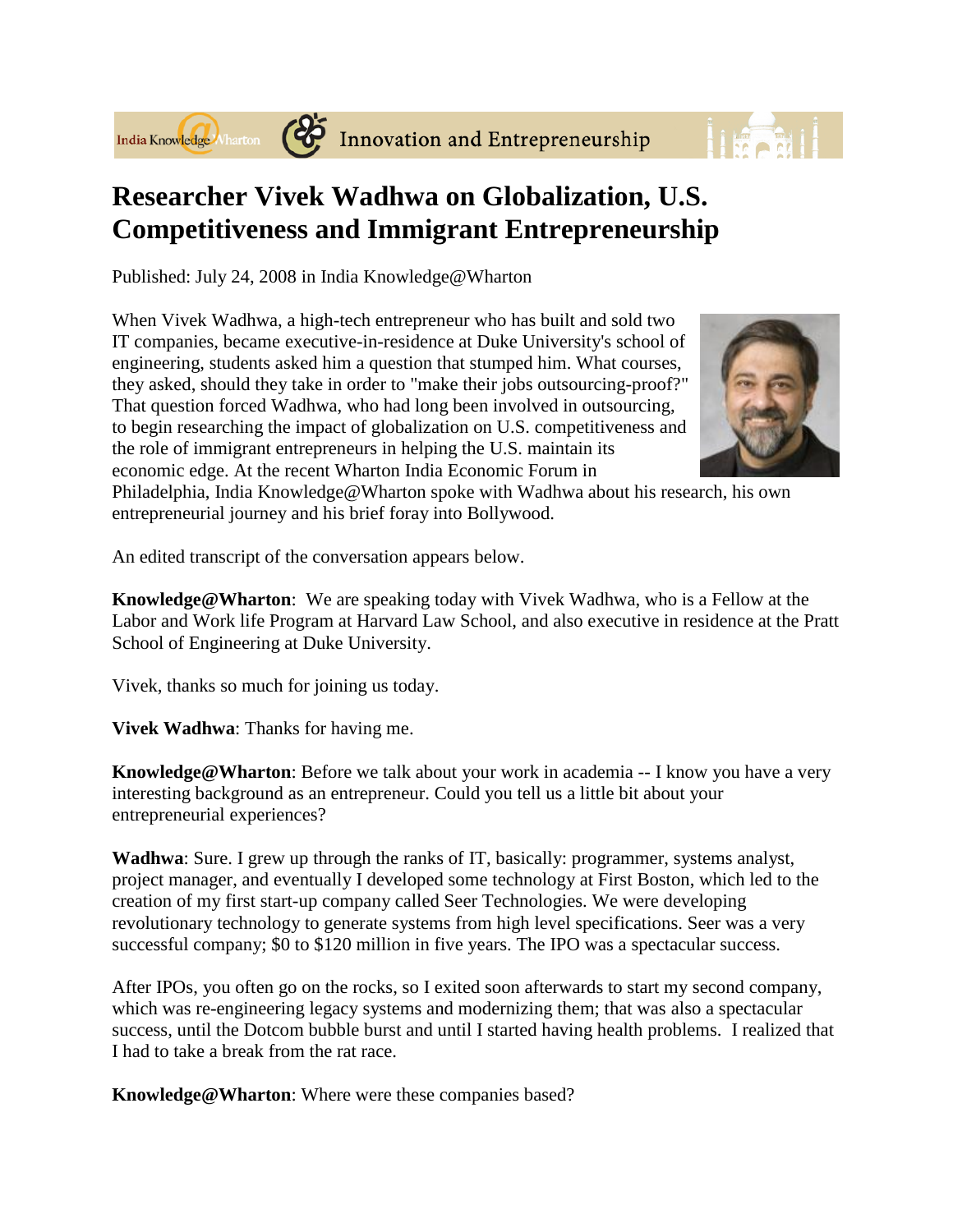**Wadhwa**: The first one was a spin-off from First Boston in New York City, then we moved it to the Raleigh Durham area. And the second one was in the same area.

**Knowledge@Wharton**: Now, is the entrepreneurial experience in the southern part of the country different than it might be, say, in the Northeast or in Silicon Valley?

**Wadhwa**: I'll tell you what happened. I had built a \$120 million company and taken it public -- it was probably one of the most successful software companies of its time -- and I had access to anyone. I got e-mails returned from Scott McNealy, Bill Gates, you know, a who's-who of the tech industry.

And then, I started my second company. I knew that if I was in Silicon Valley, I would have had venture capitalists tripping over each other to come to me. In the Raleigh area, I couldn't get them to return my phone calls. Why? I found out later on, after networking through the Silicon Valley and through Boston, it was because my people didn't make good managers. This is how Silicon Valley used to be 20 years ago for Indians and for immigrants. That changed.

The South is still running behind in the sense that you still have these old images of Indians being low-level technicians and not being successful as managers. There's a discomfort generally in funding immigrant firms.

Take North Carolina. Other than my company, I don't know one other company in the last 15 years that has been funded which had an Indian CEO.

**Knowledge@Wharton**: Have these experiences helped to shape your research agenda as you have moved into academia? Could you tell us a little bit about that?

**Wadhwa**: Absolutely. I started out by studying globalization generally. When I joined Duke, the university came to me because I had been a pretty well known tech entrepreneur. They were asking me for mentoring and advice. There was one question they asked me which really stumped me. They asked what courses should they take that would make their jobs outsourcingproof.

I should have known the answer to that, because I had been involved with outsourcing, I had been involved with globalization. The trouble was, I didn't know why they were worried and what they could do about it, so I started researching it. And the more I researched, the more I got concerned about U.S. competitiveness.

So then, I had to shift gears. I wanted to look at what the U.S. could do to keep its edge, and this is where my past came in. I knew that in the tech industry, immigrants were playing an increasingly larger role; in particular I knew there were a lot of Indians who were starting tech companies.

I also wanted to compare the different regions, compare immigrant entrepreneurship across the regions; so basically I got together with Dean AnnaLee Saxenian of UC Berkeley and we tried to update a 1999 study, which found that a quarter of the tech start-ups in Silicon Valley were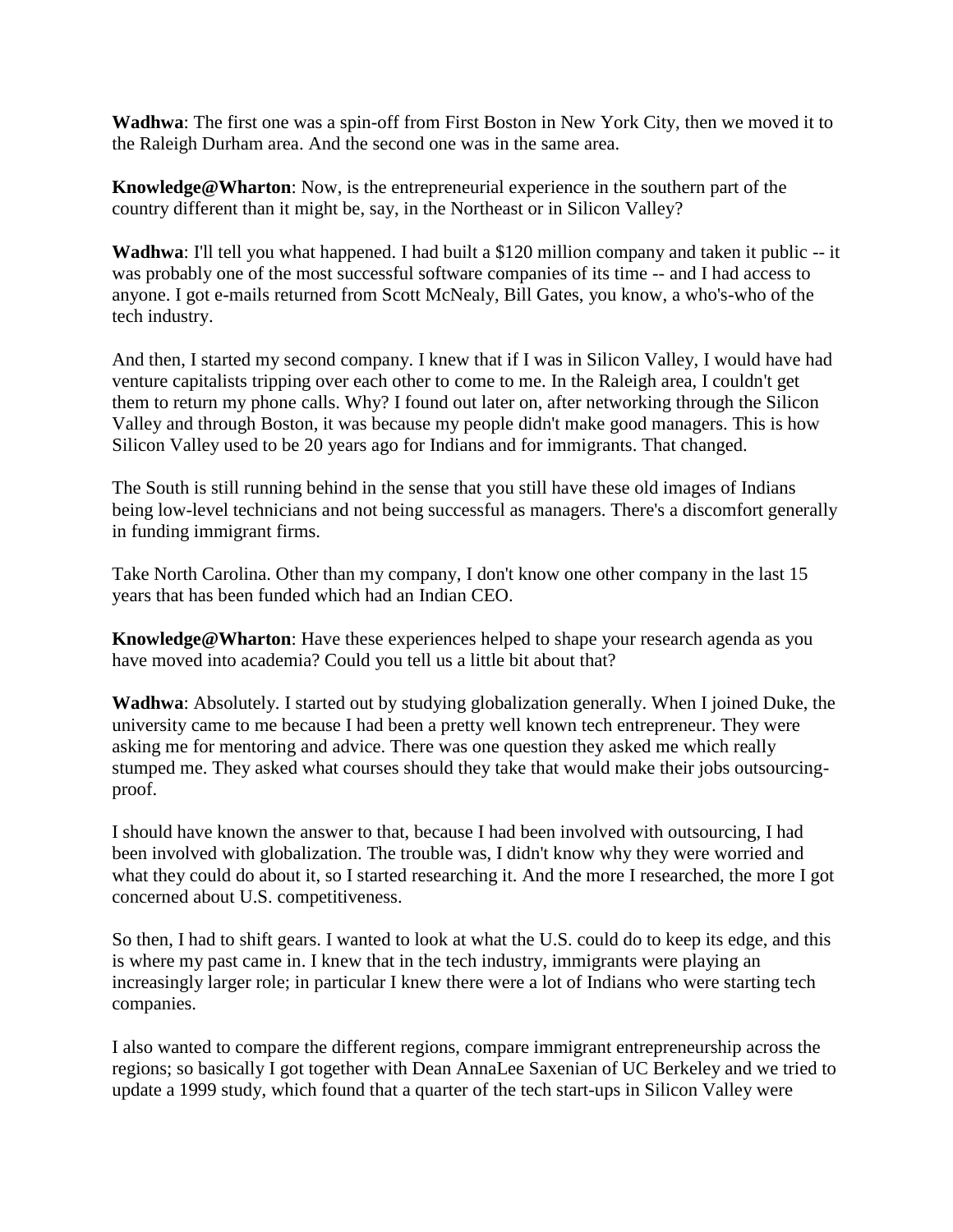founded by immigrants.

In a nutshell, what we found was that the trend which began in Silicon Valley had become a nationwide trend; that 25% of the companies nationwide were founded by immigrants, 52% of those in Silicon Valley were founded by immigrants, and Indians were by far the largest founding group of these immigrants.

It confirmed what I knew; it also showed me on a region by region basis that the entire RTP area is at the bottom of the list in terms of immigrant entrepreneurship. It proved in numbers what I had known through anecdotal evidence.

**Knowledge@Wharton**: Did you also find any evidence about revenues and jobs created by companies launched by immigrant entrepreneurs?

**Wadhwa**: We found that in 2005, these immigrant-founded companies in the engineering and tech sector generated \$52 billion in revenue and employed 450, 000 people.

Now, to the people who are opposed to skilled immigration: If you added up all the engineers and technologists who entered the U.S. in that 10-year period in which we did the survey, the number of jobs that these immigrant-founded companies were generating was more than the number of immigrants we allowed in the entire 10-year period. Plus they were fueling the economy. The fact that you have 25% more start-ups than you may otherwise have had is hugely important for U.S. economic growth and for our global competitive advantage.

**Knowledge@Wharton**: Like the issue you mentioned about the entry of skilled immigrants into the U.S., another issue that has been somewhat controversial is the outsourcing of jobs overseas, and especially skilled jobs going overseas. Have you looked at that in your research and what does your research show in that area?

**Wadhwa**: We looked at R&D going offshore. Let's take dressmaking. Dressmaking goes; you still have dress design, right? Now, if dress design goes, what do you have left? So, what's happened right now is that, whether we like it or not, a lot of low level technology jobs have gone overseas. That's fine, as long as we are still doing the design and the analysis in the USA.

What we are seeing is that increasingly R&D is shifting overseas - to India, China and all over the world. Now, you can't stop it. No matter what the U.S. does, it cannot stop the fact that India is rising rapidly. China is trying very hard to rise and catch up with India, but our research is showing that they are having lots and lots of problems because you can't mandate innovation. That's what the Chinese are learning the hard way.

So, India's rising, China is struggling, but nevertheless they're spending massively on R&D. So, what can the U.S. do? I mean, we can't stop it, we're not going to shut our borders and we're not going to shut down R&D happening overseas. What we have to do is figure out how to adapt to it and benefit from it, and to uplift our entire workforce.

**Knowledge@Wharton**: And how does the U.S. do that?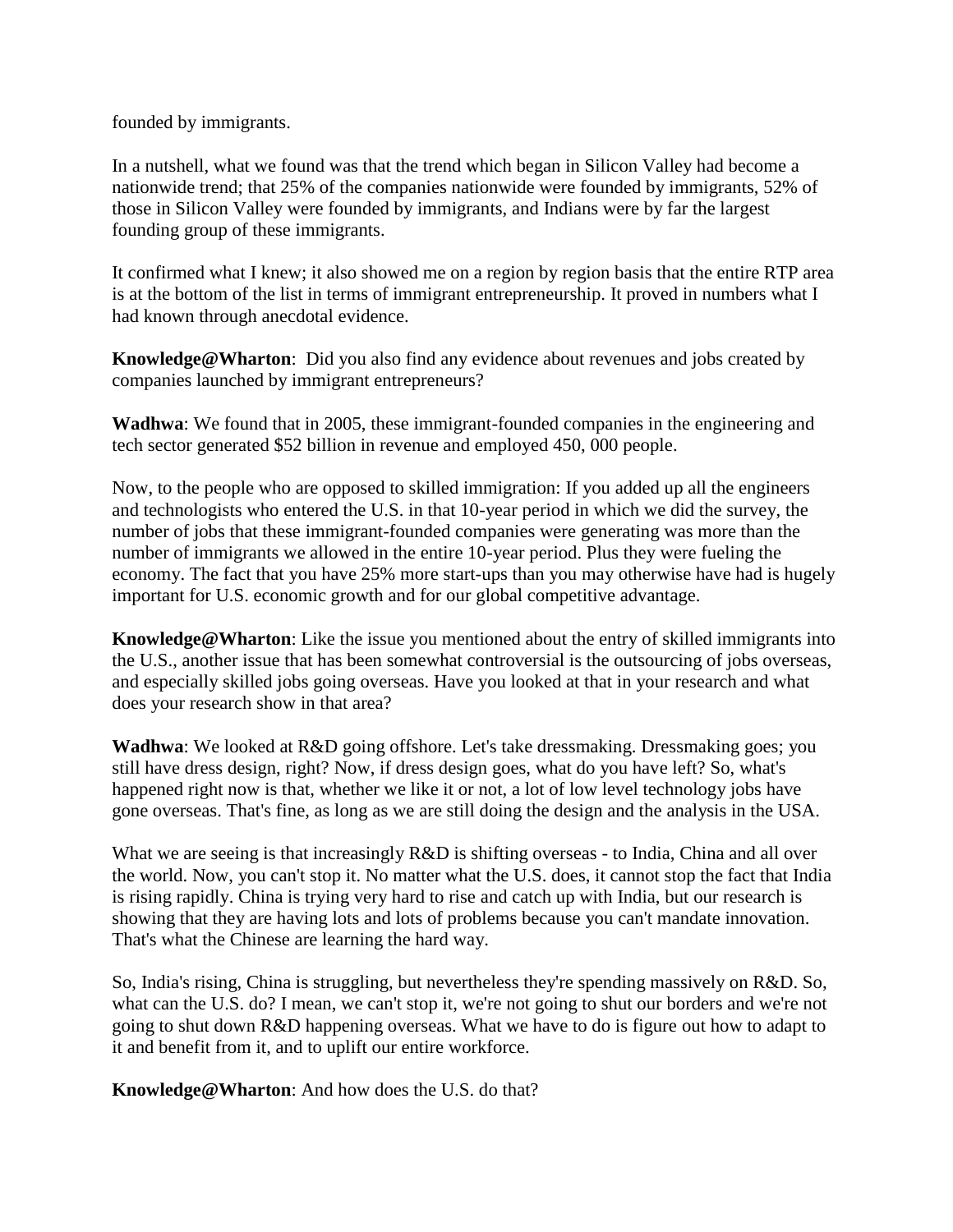**Wadhwa**: One of the things we discovered was that India's education system is really weak. That the number of engineers who graduate is much, much less than is commonly believed, and the fact is that they are graduating only 800 to 900 PhDs a year in engineering, 30,000 - 35,000 real master's degrees a year in engineering.

So, this contradicts everything I've just said about India rising in R&D. The question is, how can a country in which the education system is so weak, in which it's politicized, even though they're now talking about making investment, the fact is that it will take five years before that investment has any benefit.

How is it that India is rising so rapidly? The answer that I've discovered after meeting with dozens of companies over there is in the workforce training. Indian companies have taken the best practices in the U.S. and from Europe and moved those up a couple of notches.

For the recent graduate joining a technology company [in the U.S., it takes about] 10 years or so [to become a manager]. In India, they can do that in three years, a maximum of four years. Because they've perfected the art of training people.

They invest heavily year by year in upgrading their workforce. We've forgotten how to that. Our best companies -- some of them still do -- but the vast majority of American companies don't invest in their workforce any more. India has learned how to do that from the U.S. and they have perfected the art.

So, if you ask me what's the number one thing the U.S. could do keep competitive? Yes, we keep talking about improving K-12 education, and it's very important. Math and science are very important. But, the fact is, there are 120 million people in our workforce. Invest in them. Start with upgrading your workforce and you'll become competitive.

**Knowledge@Wharton**: Could you offer some examples of the kind of things that you have seen companies in India or China do to invest in their workforce that could be replicated by companies in the U.S.?

**Wadhwa**: I can tell you from India, because in China we haven't seen the same level of innovation. In China, the innovation is largely being driven by multinational corporations, and they're simply replicating U.S. practices in China, nothing more. I haven't seen anything advanced beyond that in China.

Now in India, it was just amazing. You start off with recruiting. The fact is, Microsoft, for example, get 200,000 or 300,000 resumes a year from programmers. They have software that goes through it ... and then selects the people they want to interview.

In India, the education system is pretty weak, and if you went simply by degrees and resumes, you wouldn't hire anyone. Yet, business has to do it. So, companies like Convergence, companies like Genpact, what they've done is they've set up storefronts. You go to that like you're going to a shopping mall, and they have video presentations where you can take your family, learn all about the company. And you can do an interview on the spot.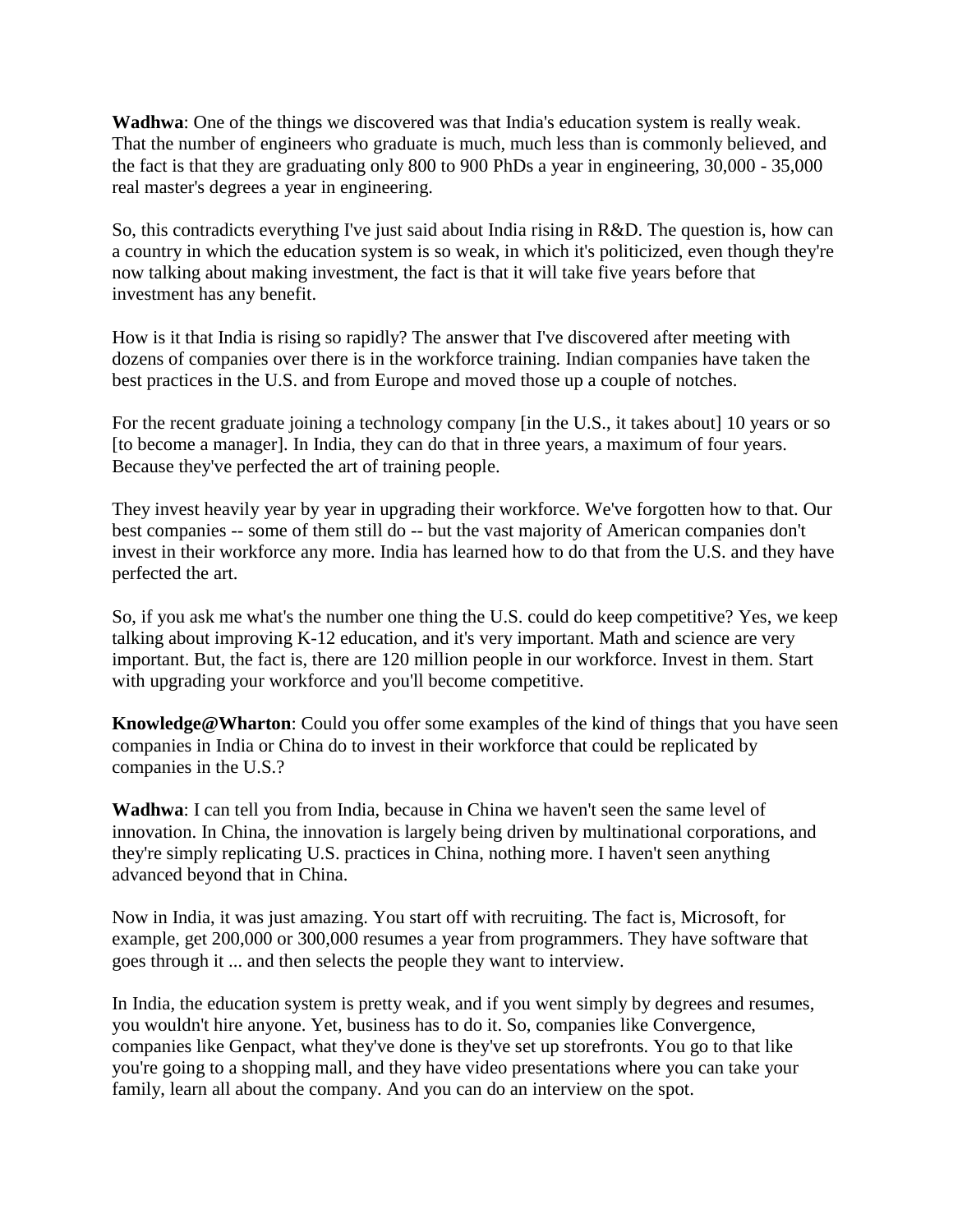If they think you have potential then they'll put you through the process, hire you, and then they'll train you in the local area as well. That's innovative. The fact is, they're not relying on resumes the way we rely on resumes.

And then, you start work. You go to Infosys and they put you through a four-month training program, which is like a boot camp. By the time you're done with that, you've got the equivalent of a master's degree.

It doesn't stop there. In the U.S., once you graduate and join a company, you're expected to now be productive and that's typically the last training you go through. Companies like IBM offer you online training and they facilitate your learning if you want to learn. But, the fact is that there's no incentive built in the system.

In India, you go to companies like Satyam, Infosys and so on. They mandate that you must receive 100 to 200 hours of training every year of your career. So basically, Indians at the top level receive more training than Americans receive ....

And then, they get rewarded for doing it. There are systems set up to manage the progression of the career. We have HR directors. Well, they have talent directors which are appointed by CEOs of the companies as well. They give talent development the same level of importance that we give HR development over here.

So, they manage your career, they help you through it, they guide you through the entire process. The CEOs and executives spend an inordinate amount of time training their employees and building the workforce and so on.

I could go on and on for half an hour about the amazing things that they're doing there, but the U.S. needs to learn from them. Getting back to how the U.S. can keep its edge, it's time for us to learn from our disciples. We've been the gurus so far in management and workforce training and India has been the disciple. It's now time for the guru to learn from the disciple.

**Knowledge@Wharton**: That's really interesting. I know along with your work in entrepreneurship, as well as in IT and in academia, you had a brief foray into Bollywood. Tell us about that experience.

**Wadhwa**: [laughs] You want me to confess my sins now, right?

## **Knowledge@Wharton**: Please.

**Wadhwa**: When I first disengaged from the tech world, I had been working so hard that I didn't get time to spend with my children. My son decided he wanted to be in India and he wanted to be a movie star. He was fascinated with Bollywood.

I was really worried about him leaving his technical career, his promising technology career, and moving into Bollywood, so I'd rather take him into it. I got involved with some producers and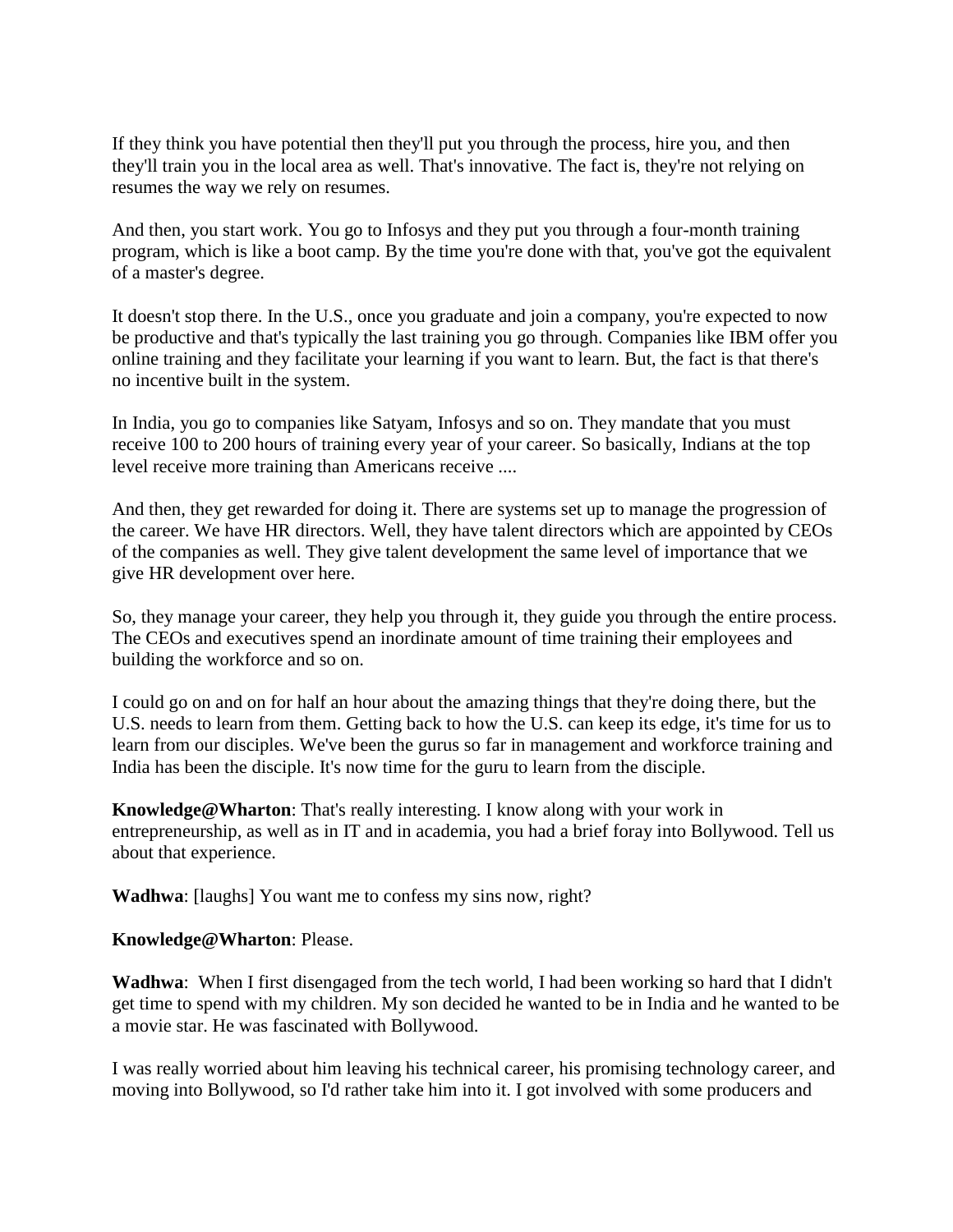helped produce a film in Bollywood. I gave him a role in the film and basically went through the entire experience of Bollywood.

By the time we were done he said, "Dad, thanks for taking me there, but no thanks. I'm out of here. I want to go back to the tech world." And I also learned how crooked Bollywood is, because if you're dealing with American producers and Hollywood people, I tell you, Bollywood, for all of its bad [reputation], doesn't hold a candle to the crookedness of Hollywood.

## **Knowledge@Wharton**: Really?

**Wadhwa**: They're both very corrupt industries.

**Knowledge@Wharton**: How so?

**Wadhwa**: Just the entire system. Everything from the way financing is done to the way it's managed to the way the system is rigged in favor of the large studios. The entire system is very weak, and both industries are equally corrupt.

**Knowledge@Wharton**: You must come back at some future date to have a more detailed conversation about that. But, for now, can you tell us a little bit about what kind of future research projects you are working on?

**Wadhwa**: One of the things we learned is that industries have changed. I'm sure most people, even now when they think of the automotive industry, they think of the American automotive industry or the Japanese automotive industry. Now, you hear about an Indian automotive industry.

The fact is that there's no such thing as an American automotive industry. The technology for American cars is built globally. The technology for Chinese cars is built globally. The parts for the Indian Tata car are assembled globally. What's happened is that entire industries have globalized.

Take the pharma industry. The same thing. The fact is that the entire pharma industry is now dispersed, diffused. You are now increasingly seeing drug discoveries happening in India and China. You're seeing clinical trials happening in India and China. You're seeing almost every value segment of that industry happening in India and China.

The same thing with the aerospace industry. The same thing with the semiconductor industry. Industry by industry -- I'm actually analyzing six industries to show that they've become like sand now, or Lego blocks. It's no longer monolithic blocks any more. It's sand which is dispersing.

So, we're demonstrating how globalization has changed the entire face of industries. I'm doing an extensive new project on workforce training and education. I'm also doing a follow-up on the immigration research to understand what's happened to returnees. Because what we're finding is that increasingly returnees have been driving innovation in China, and they did in India, but